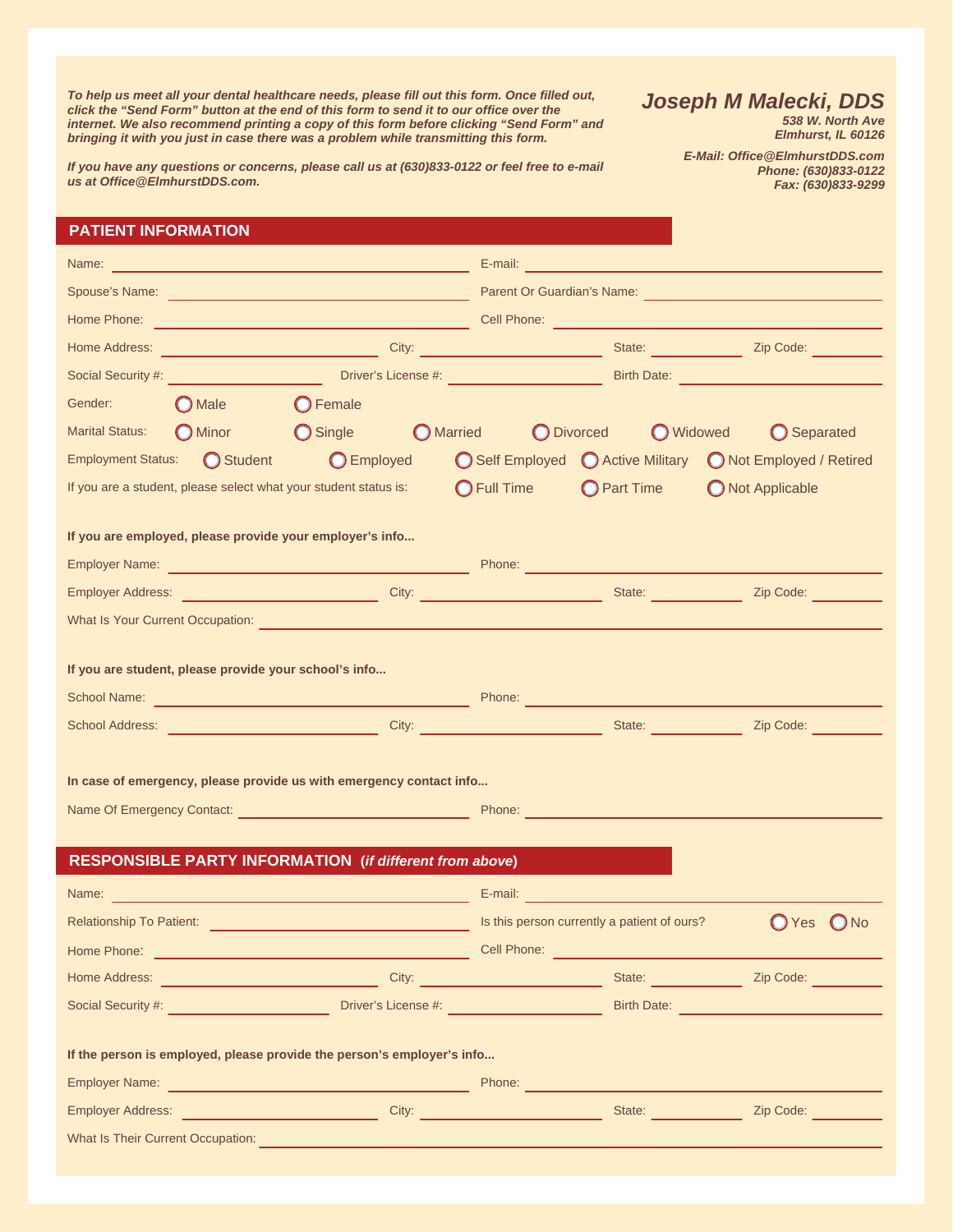## **PRIMARY DENTAL INSURANCE INFORMATION (***if applicable***)**

| <b>Birth Date:</b>      | <b>Employment Date:</b>        |                                 |
|-------------------------|--------------------------------|---------------------------------|
| Phone:                  | Union Or Local #:              |                                 |
| City:                   | State:                         | Zip Code:                       |
| Phone:                  |                                |                                 |
| City:                   | State:                         | Zip Code:                       |
| Group #:                | Group Name:                    |                                 |
| How Much Have You Used: | <b>Maximum Annual Benefit:</b> |                                 |
|                         |                                | <b>Relationship To Patient:</b> |

## **SECONDARY DENTAL INSURANCE INFORMATION (***if applicable***)**

| Name Of Insured:                    |                         | <b>Relationship To Patient:</b> |                                |           |
|-------------------------------------|-------------------------|---------------------------------|--------------------------------|-----------|
| Social Security #:                  | <b>Birth Date:</b>      |                                 | <b>Employment Date:</b>        |           |
| <b>Employer Name:</b>               | Phone:                  |                                 | Union Or Local #:              |           |
| <b>Employer Address:</b>            | City:                   |                                 | State:                         | Zip Code: |
| <b>Insurance Company:</b>           |                         | Phone:                          |                                |           |
| Ins. Company Address:               | City:                   |                                 | State:                         | Zip Code: |
| Policy / ID #:                      | Group #:                |                                 | Group Name:                    |           |
| <b>How Much Is Your Deductible:</b> | How Much Have You Used: |                                 | <b>Maximum Annual Benefit:</b> |           |

## **PRIMARY MEDICAL INSURANCE INFORMATION (***if applicable***)**

| Name Of Insured:             | <b>Relationship To Patient:</b> |                                |           |
|------------------------------|---------------------------------|--------------------------------|-----------|
| Social Security #:           | <b>Birth Date:</b>              | <b>Employment Date:</b>        |           |
| <b>Employer Name:</b>        | Phone:                          | Union Or Local #:              |           |
| <b>Employer Address:</b>     | City:                           | State:                         | Zip Code: |
| <b>Insurance Company:</b>    | Phone:                          |                                |           |
| Ins. Company Address:        | City:                           | State:                         | Zip Code: |
| Policy / ID #:               | Group #:                        | Group Name:                    |           |
| How Much Is Your Deductible: | How Much Have You Used:         | <b>Maximum Annual Benefit:</b> |           |

## **PATIENT DENTAL HISTORY (***please provide as much information as you can***)**

| Name Of Previous Dentist:                               | <b>Office Location:</b> |
|---------------------------------------------------------|-------------------------|
| Office Phone:                                           | Date Of Your Last Exam: |
| Number Of Years You Went There:                         |                         |
| What was the reason or reasons you left their practice? |                         |
|                                                         |                         |
|                                                         |                         |
|                                                         |                         |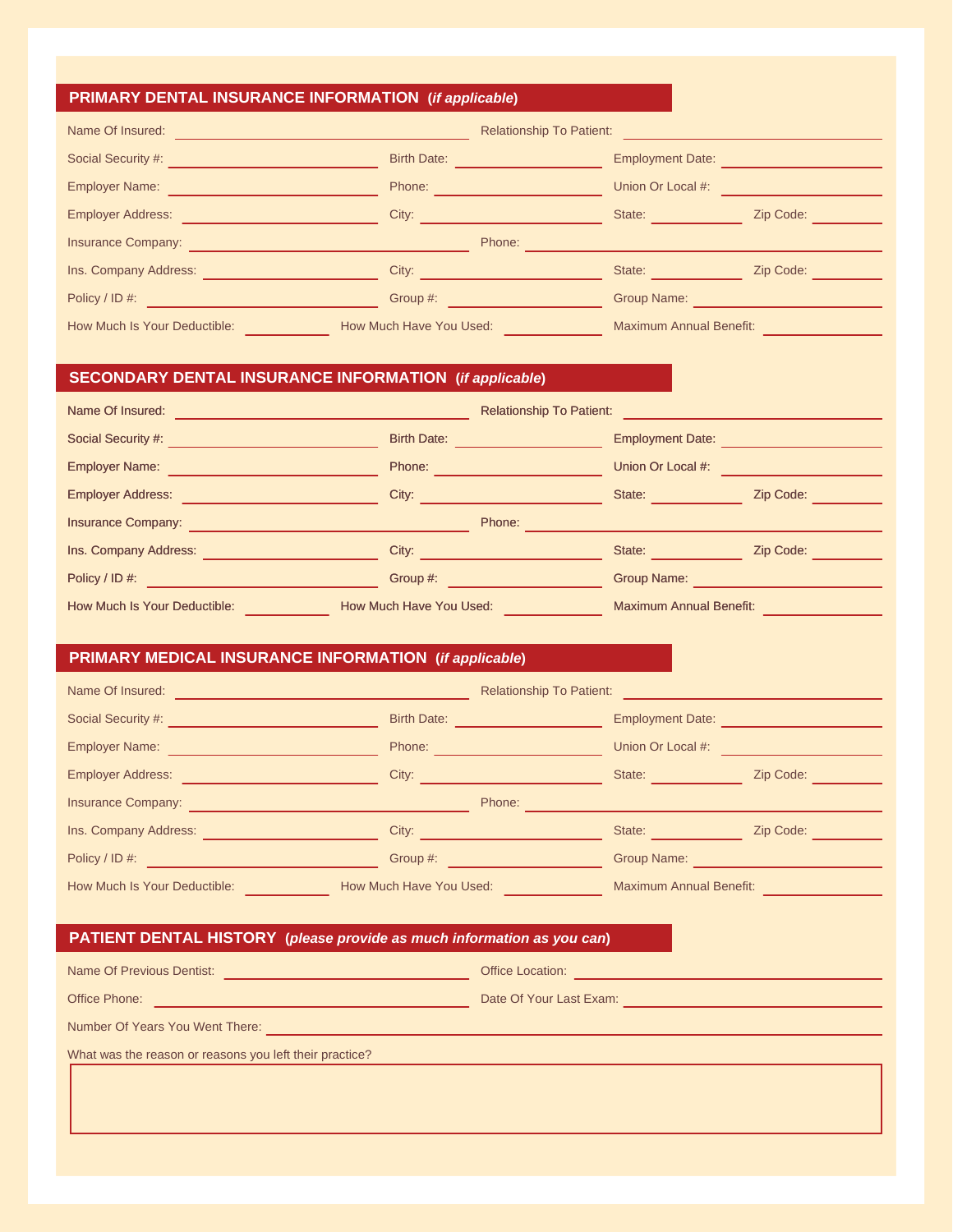| <b>PATIENT DENTAL HISTORY</b> (continued from previous page)            |                |     |                                                                          |                |     |
|-------------------------------------------------------------------------|----------------|-----|--------------------------------------------------------------------------|----------------|-----|
| Do you like your smile?                                                 | $O$ Yes $O$ No |     | Have you ever experienced pain in your jaw, ear<br>or side of your face? | $OYes$ $ONo$   |     |
| Do you feel pain in any of your teeth?                                  | OYes ONo       |     |                                                                          |                |     |
| Do you have frequent headaches?                                         | $O$ Yes $O$ No |     | Are your teeth sensitive to hot or cold liquids or<br>foods?             | $OYes$ $ONo$   |     |
| Do you clench or grind your teeth?                                      | $O$ Yes $O$ No |     |                                                                          |                |     |
| Do you bite your lips or cheeks frequently?                             | OYes ONo       |     | Are your teeth sensitive to sweet or sour liquids or<br>foods?           | ◯ Yes          | ONo |
| Do your gums bleed while brushing or flossing?                          | OYes ONo       |     |                                                                          |                |     |
| Have you had any head, neck or jaw injuries?                            | OYes ONo       |     | Have you ever had any difficult extractions in the<br>past?              | $OYes$ $O$ No  |     |
| Have you had any orthodontic treatment?                                 | $O$ Yes $O$ No |     |                                                                          |                |     |
| Have you ever experienced clicking in your jaw?                         | $OYes$ $ONo$   |     | Have you ever had any prolonged bleeding<br>following extractions?       | $O$ Yes $O$ No |     |
| Have you ever experienced difficulty chewing?                           | $OYes$ $ONo$   |     |                                                                          |                |     |
| Have you ever experienced difficulty in opening or<br>closing your jaw? | $OYes$ $ONo$   |     | Do you have any sores or lumps in or near your<br>mouth?                 | OYes           | ONo |
| Do you wear dentures or partials?                                       | $\bigcirc$ Yes | ONo | Have you ever received oral hygiene instructions                         | (C) Yes        | ONo |
| If yes, what was the date of placement?                                 |                |     | regarding the care of your teeth and gums?                               |                |     |

Is there anything else not mentioned above that you think may be helpful for the doctor to know?

# **PATIENT MEDICAL HISTORY**

| Personal Physician:                                                                                                        |              | Office Phone: | Date Of Last Exam:                                                                                                |                |  |
|----------------------------------------------------------------------------------------------------------------------------|--------------|---------------|-------------------------------------------------------------------------------------------------------------------|----------------|--|
| Are you in good health?                                                                                                    | OYes ONo     |               | Have you been hospitalized for any surgical                                                                       | $O$ Yes $O$ No |  |
| Are you under any medical treatment now?                                                                                   | OYes ONo     |               | operation or serious illness in the last 5 years?<br>If yes, please explain                                       |                |  |
| Do you have a persistent cough or throat clearing<br>not associated with a known illness lasting more<br>than 3 weeks?     | O Yes O No   |               |                                                                                                                   |                |  |
| Are you currently taking an aspirin a day or any<br>other blood thinners?<br>If yes, what blood thinner(s) are you taking? | $OYes$ $ONo$ |               | Are you taking any medications including<br>nonprescription medicine?<br>If yes, what medications are you taking? | $OYes$ $ONo$   |  |
|                                                                                                                            |              |               |                                                                                                                   |                |  |

### **Are you allergic to or have you had any reactions to any of the following?**

| Local anesthetics (such as Novocain) | $OYes$ $ONo$ | Aspirin                                    | $OYes$ $ONo$ |  |
|--------------------------------------|--------------|--------------------------------------------|--------------|--|
| <b>Penicillin</b>                    | $OYes$ $ONo$ | <b>lodine</b>                              | $OYes$ $ONo$ |  |
| Sulfa drugs                          | $OYes$ $ONo$ | Any metals (such as nickel, mercury, etc.) | $OYes$ $ONo$ |  |
| <b>Sulfites</b>                      | $OYes$ $ONo$ | Codeine                                    | $OYes$ $ONo$ |  |
| Other antibiotics                    | $OYes$ $ONo$ | Vicodin or hydrocodone                     | $OYes$ $ONo$ |  |
| <b>Barbiturates</b>                  | $OYes$ $ONo$ | Other narcotics                            | $OYes$ $ONo$ |  |
| <b>Sedatives</b>                     | OYes ONo     | Latex                                      | $OYes$ $ONo$ |  |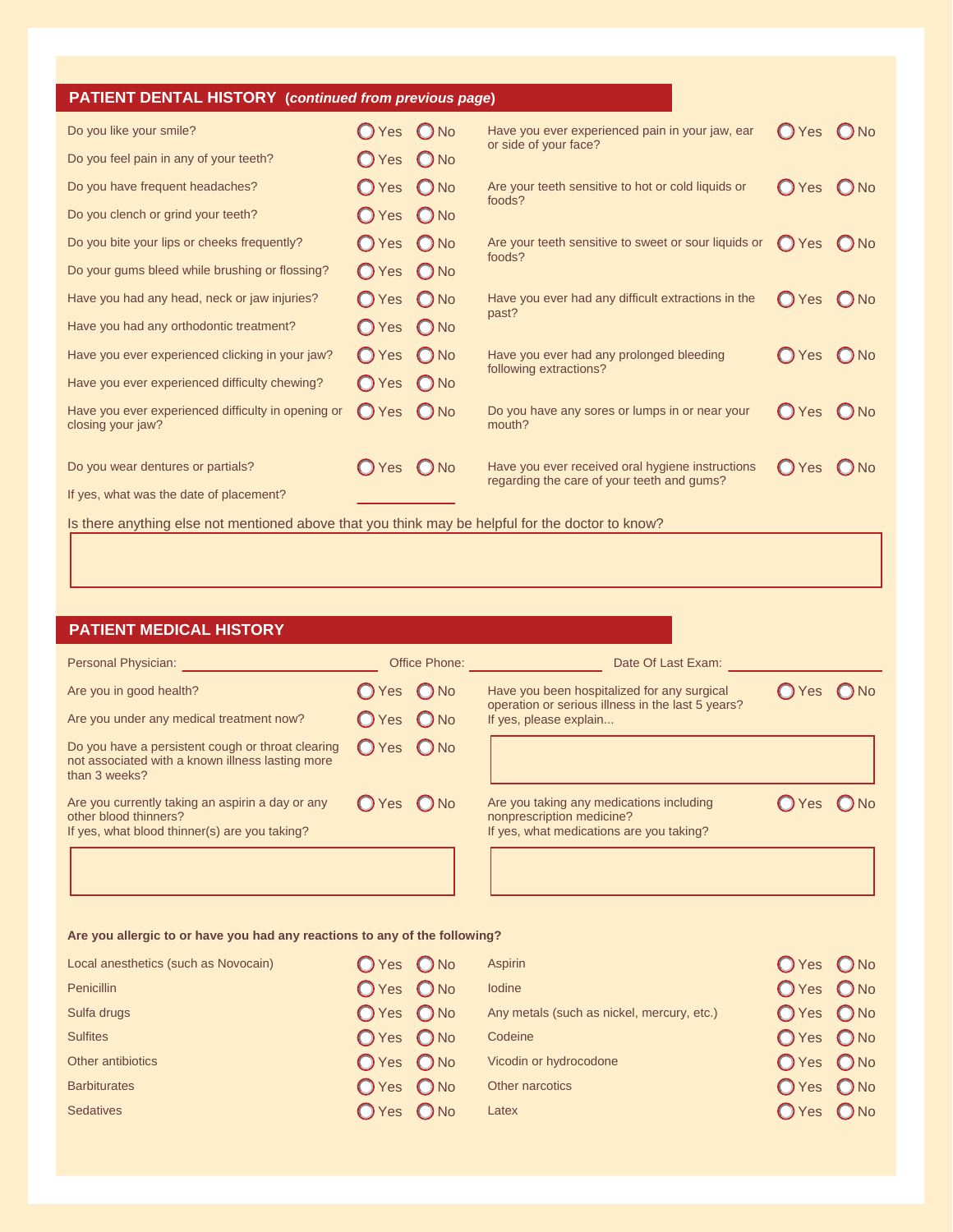# **PATIENT MEDICAL HISTORY (***continued from previous page***)**

Please list any other allergies that were not previously listed...

#### **Have you had or do you currently have, use or experience any of the following?**

| Pregnant or think you may be pregnant | (C) Yes        | $O$ No        | <b>Swollen ankles</b>                          | $\bigcirc$ Yes | ONo           |
|---------------------------------------|----------------|---------------|------------------------------------------------|----------------|---------------|
| Are you nursing                       | $\bigcirc$ Yes | $\bigcirc$ No | <b>Rheumatic fever</b>                         | $\bigcirc$ Yes | $\bigcirc$ No |
| Are you taking oral contraceptives    | $\bigcirc$ Yes | $O$ No        | Angina                                         | <b>O</b> Yes   | $\bigcirc$ No |
| Do you wear contact lenses            | $\bigcirc$ Yes | $O$ No        | Anemia                                         | $\bigcirc$ Yes | $O$ No        |
| Do you drink alcohol                  | $\bigcirc$ Yes | $O$ No        | Cancer                                         | $\bigcirc$ Yes | $\bigcirc$ No |
| Do you use tobacco of any type        | $\bigcirc$ Yes | $\bigcirc$ No | <b>Arthritis</b>                               | $\bigcirc$ Yes | $\bigcirc$ No |
| Do you use any controlled substances  | $\bigcirc$ Yes | $\bigcirc$ No | Joint replacements or any implants             | $\bigcirc$ Yes | $\bigcirc$ No |
| Do you use any street drugs           | <b>O</b> Yes   | $\bigcirc$ No | Hepatitis or jaundice                          | $\bigcirc$ Yes | $O$ No        |
| Hay fever or allergies                | $\bigcirc$ Yes | $\bigcirc$ No | <b>Sexual transmitted diseases</b>             | $\bigcirc$ Yes | $\bigcirc$ No |
| Recent weight loss                    | $\bigcirc$ Yes | $O$ No        | Stomach or digestive problems including ulcers | $\bigcirc$ Yes | $\bigcirc$ No |
| Fen-Phen or Redux                     | $\bigcirc$ Yes | $\bigcirc$ No | Diverticulitis or gastrointestinal problems    | $\bigcirc$ Yes | $O$ No        |
| High blood pressure                   | $\bigcirc$ Yes | $O$ No        | AIDS, HIV or related diseases or infections    | $\bigcirc$ Yes | $\bigcirc$ No |
| Low blood pressure                    | $\bigcirc$ Yes | $O$ No        | Thyroid problems                               | $\bigcirc$ Yes | $O$ No        |
| <b>Heart disease</b>                  | $\bigcirc$ Yes | $\bigcirc$ No | <b>Tuberculosis</b>                            | $\bigcirc$ Yes | $\bigcirc$ No |
| <b>Heart attack</b>                   | $\bigcirc$ Yes | $\bigcirc$ No | Radiation therapy                              | $\bigcirc$ Yes | $\bigcirc$ No |
| Cardiac pacemaker                     | $\bigcirc$ Yes | $\bigcirc$ No | Glaucoma or eye problems                       | $\bigcirc$ Yes | $\bigcirc$ No |
| Mitral valve prolapse                 | $\bigcirc$ Yes | $\bigcirc$ No | Epilepsy or convulsions                        | $\bigcirc$ Yes | $\bigcirc$ No |
| <b>Respiratory problems</b>           | $\bigcirc$ Yes | $O$ No        | Leukemia                                       | $\bigcirc$ Yes | $O$ No        |
| Emphysema                             | $\bigcirc$ Yes | $\bigcirc$ No | <b>Diabetes</b>                                | $\bigcirc$ Yes | $\bigcirc$ No |
| Lung disease                          | $\bigcirc$ Yes | $O$ No        | Kidney or bladder diseases or problems         | $\bigcirc$ Yes | $\bigcirc$ No |
| <b>Heart trouble</b>                  | $\bigcirc$ Yes | $O$ No        | Liver disease                                  | $\bigcirc$ Yes | $\bigcirc$ No |
| Heart murmur                          | $\bigcirc$ Yes | $\bigcirc$ No | Skeletal diseases or problems                  | $\bigcirc$ Yes | $\bigcirc$ No |
| <b>Chest pains</b>                    | $\bigcirc$ Yes | $O$ No        | Muscular diseases or problems                  | $\bigcirc$ Yes | $O$ No        |
| Frequently tired or easily winded     | $\bigcirc$ Yes | $O$ No        | Neurological diseases or problems              | $\bigcirc$ Yes | $O$ No        |
| Asthma                                | <b>O</b> Yes   | $\bigcirc$ No | Psychological diseases or problems             | $\bigcirc$ Yes | $\bigcirc$ No |
| <b>Stroke</b>                         | $\bigcirc$ Yes | $\bigcirc$ No | Depression or anxiety                          | $\bigcirc$ Yes | $O$ No        |
| <b>Fainting or seizures</b>           | $\bigcirc$ Yes | $\bigcirc$ No |                                                |                |               |

Please list any other diseases, problems or pain that you have or are experiencing that were not listed or provide details for any of the above...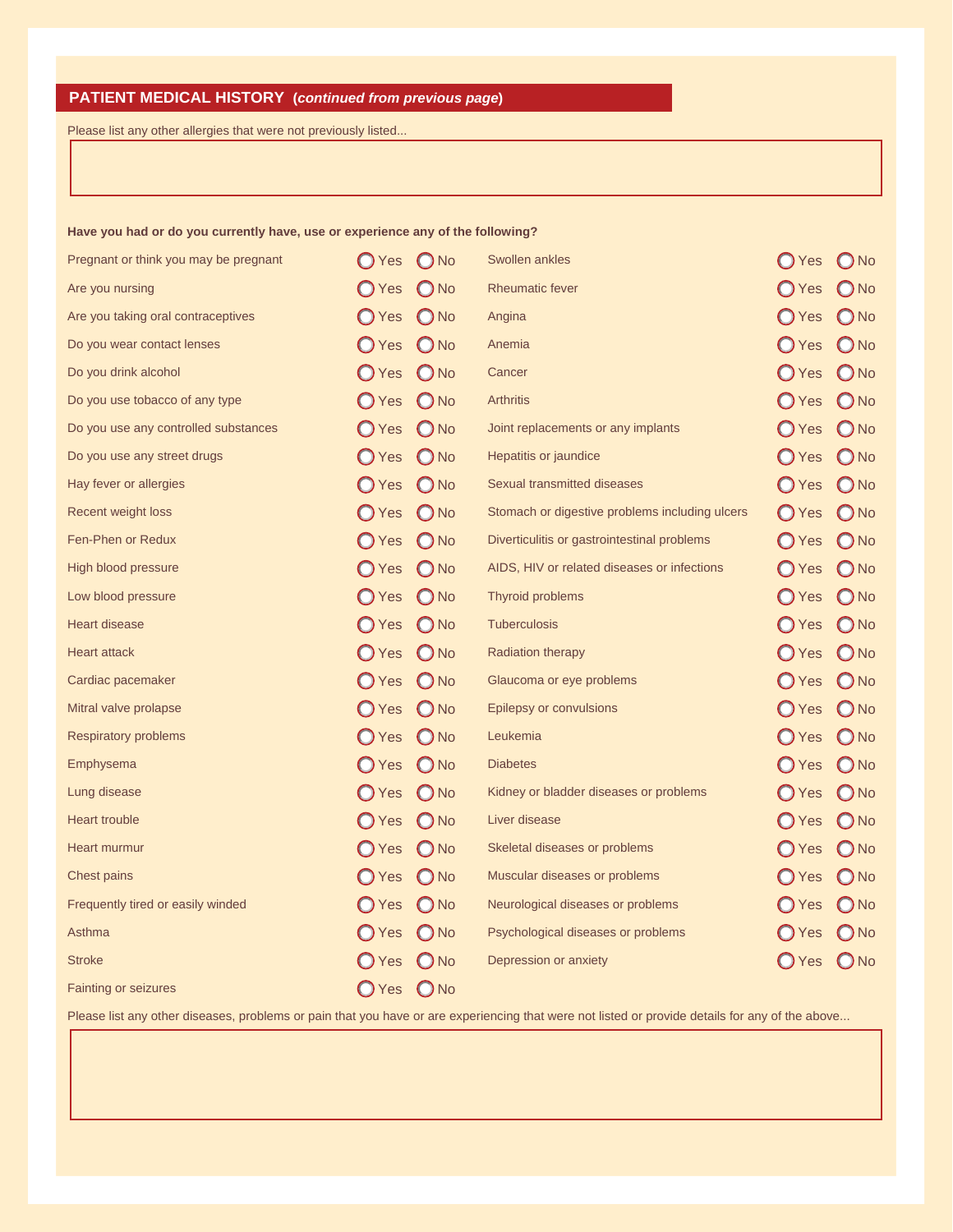### **NOTICE OF PRIVACY PRACTICES**

Listed below is this practice's Notice Of Privacy Practices. The Notice provides, in detail, the uses and disclosures of my protected health information that may be made by this practice, my individual rights and the practice's legal duties with respect to my protected health information. The Notice includes:

- A statement that this practice is required by law to maintain the privacy of protected health information.
- A statement that this practice is required to abide by the terms of the notice currently in effect.
- Types of uses and disclosures that this practice is permitted to make for each of the following purposes: treatment, payment, and health care operations.
- A description of each of the other purposes for which this practice is permitted, required to use or disclose protected health information without my written consent or authorization.
- A description of uses and disclosures that are prohibited or materially limited by law.
- A description of other uses and disclosures that will be made only with my written authorization and that I may revoke such authorization.
- My individual rights with respect to protected health information and a brief description of how I may exercise these rights in relation to:
	- The right to complain to this practice and to the Secretary of HHS if I believe my privacy rights have been violated, and that no actions will be used against me in the event of such a complaint.
	- The right to request restrictions on certain uses and disclosures of my protected health information and that this practice is not required to agree to a requested restriction.
	- The right to receive confidential communications of protected health information.
	- The right to inspect and copy protected health information.
	- The right to amend protected health information.
	- The right to receive an accounting of disclosures of protected health information.
	- The right to obtain a paper copy of the Notice Of Privacy Practices from this practice upon request.

This practice reserves the right to change the terms of its Notice Of Privacy Practices and to make new provisions effective for all health information that it maintains. I understand that I can obtain this practice's current Notice Of Privacy Practices on request.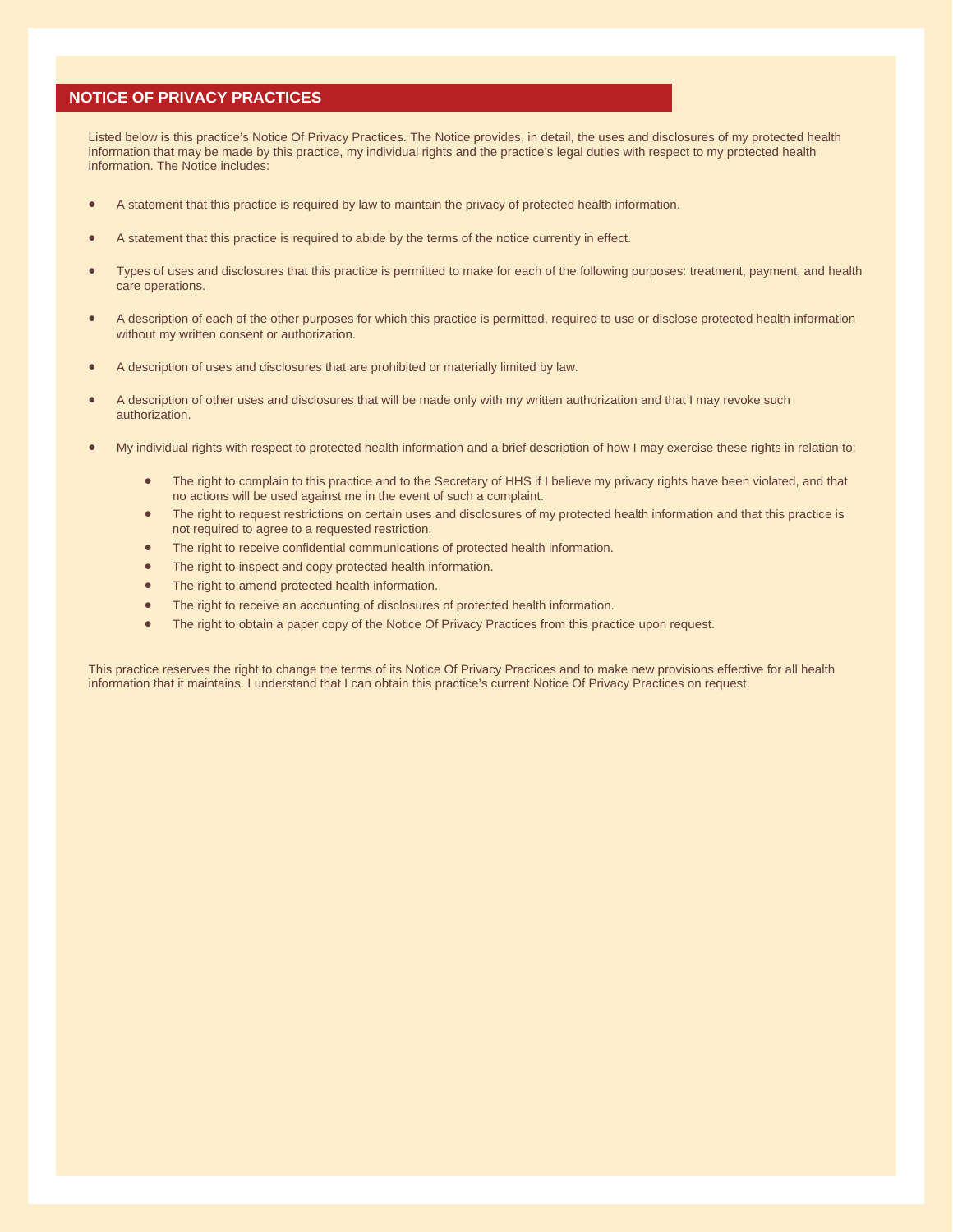### **OFFICE FINANCIAL POLICY**

Listed below is this practice's Financial Policy. The Policy is as follows:

- As a courtesy to you, the patient, this office will bill your insurance company on your behalf. Please note that most insurance companies do not cover the entire amount of the charges billed to them. You should be prepared to pay any difference. Once the insurance company pays on your claim, you have 90 days to pay off the remainder of the balance. If there is no payment made to our office within the 90 grace period, we will forward your account to our collection agency. If you have made payments within the 90 day grace period, but do not have the balance paid off in full, your account will receive a \$15.00 per month late fee charge.
- If you do not have insurance coverage or you are using a discount insurance plan, payment is due in full at the time services are rendered with no exceptions.
- We no longer offer an in office payment plan. You can pay for the work as it is completed or apply for Care Credit, which is a credit card designed for dental and medical procedures. We will not start a new procedure until the previous one is paid off in full.
- In the event that your insurance carrier does not pay on a claim, the debt becomes your sole responsibility and it is then up to you to collect the amount from your insurance carrier.
- Any unpaid insurance claims become your responsibility after 30 days.
- Appointments must be cancelled at least 24 hours in advance before the scheduled appointment to avoid a \$25.00 cancellation fee.
- There will be a \$50.00 failed appointment fee if you fail to call and fail to show for the appointment. The office does call at least 48 hours before your appointment as a courtesy. There are no exceptions allowed due to the fact we have patients on waiting lists for appointments and without a 24 hour notice we will not have enough time to fill the schedule.
- If you walk in without an appointment, you should know that the doctor might not be able to see you and if he is able to, you will more than likely have to wait for a room to become available. Remember that other patients have scheduled appointments so they come first. If it is an emergency, please call first and we will try to give you the best time available to come in.

And remember, the staff is here to be of service to you, the patient, so feel free to ask any questions or discuss any problems with us. We look forward to serving you.